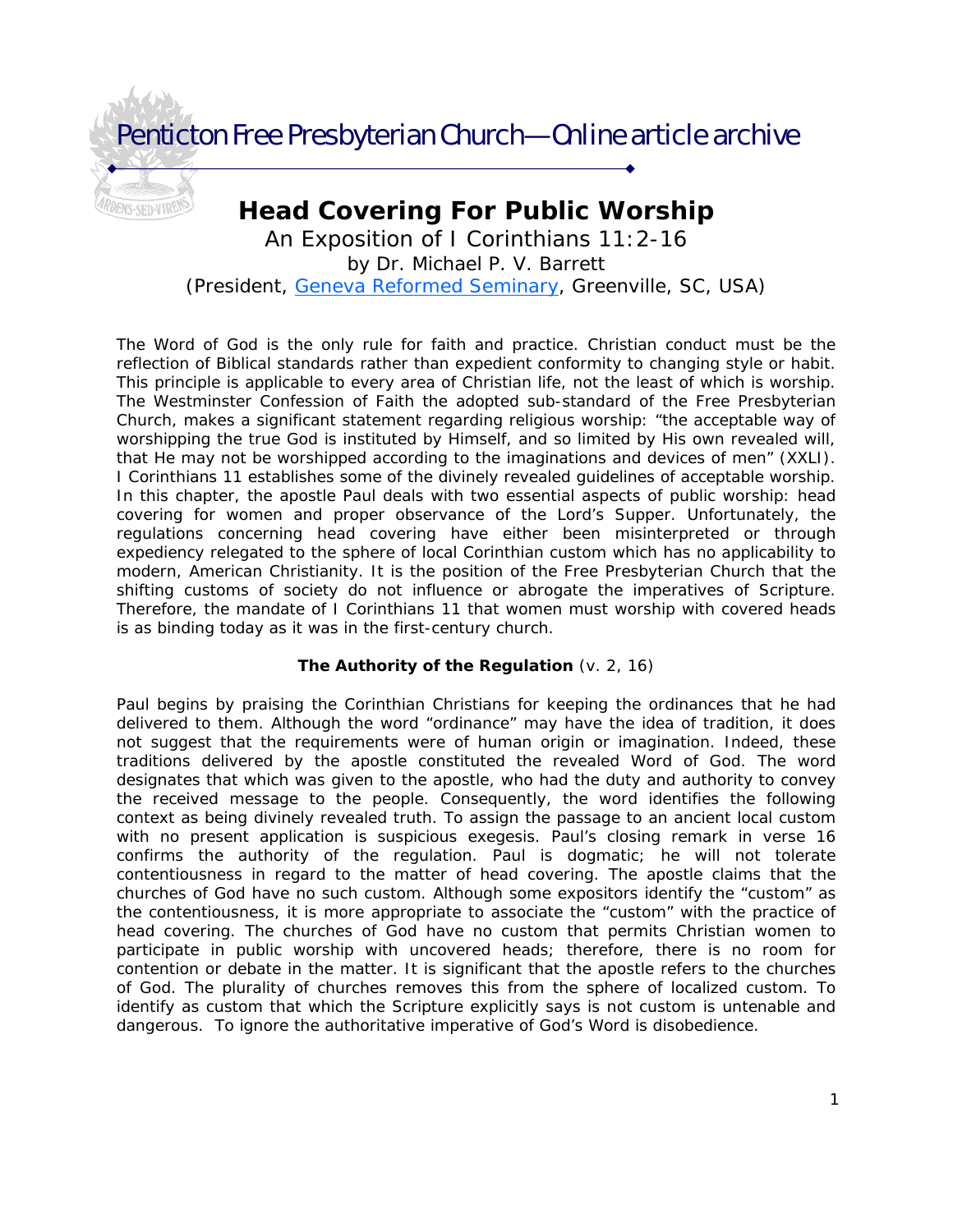SED-VIRENS

*The Existence of an Hierarchy (v. 3)* 

There is an hierarchy in God's order. This hierarchy is the basis for Paul's instructions concerning the proper manner of worship. The imagery of the "head" represents the threefold hierarchy of man to Christ, woman to man, and Christ to God. The head is the governing organ; it is that to which all else is subordinate. The Headship of Christ is a frequent theme in the New Testament. In His anointed office Christ is the Mediator and Sovereign over all things (cp. Eph. 1:22). While Christ is the head of every man, God is the head of Christ. Because Christ is the "very and eternal God, of one substance and equal with the Father'" (Westminster Confession of Faith, V111.2), this is a subordination of function. The use of the title Christ is appropriate for as the Messiah, Christ was chosen and anointed to perform His unique function (cp. Isa. 42:1). The subordination of function rather than essence that exists between the Father and the Son aids in understanding man's headship over women. Similarly, there is no essential inequality between man and woman, but there is a subordination of role and function. In God's order, man has a position of authority over the woman. This is true not only in the marriage relationship, but in the relationship everywhere. There is no doubt that the Gospel of Christ has done much to give the woman a position of honor. There is honor for both man and woman in their respective and different roles. God expects this created difference to remain valid and obvious in the church.

### *The Implications for Worship (v. 4-6)*

The difference between man and woman must be reflected in public worship. The terms "praying" and "prophesying" are important in this context as one of public worship. The word for "pray" is perhaps the most general term for prayer and is appropriate for public prayer. Although prayer is not essentially public, prophesying serves no purpose apart from the public context. In Paul's discussion of prophecy in contrast to tongues, it is clear that prophesying serves both to edify the church (I Cor. 14:4) and evangelize the lost (I Cor. 14:24). Prophesying is more than predicting the future or preaching the Word although these are important aspects of the word. If these were the only aspects of the word, women would have no legitimate right to participate for they are to learn in silence and have no authority to teach men (I Tim. 2:11, 12). In this context, however, the praying and prophesying are acceptable activities for women whose heads are covered. Part of public worship is the "singing of psalms with grace in the heart" (Westminster Confession of Faith, XX1.5; Col. 3:16; Eph. 5:19). It is significant that this form of praise — that is part of public worship — is designated as prophesying (I Chron. 25:2, 3).

If men exercise their right to worship with any covering upon their heads, they disgrace their head, Christ. Conversely, if women exercise their right to worship without a covering upon their heads, they disgrace their head, man. Any violation of God's established order is ultimately an affront against God Himself. Although the requirements for man and woman are stated with equal clarity and authority, they have not received equal obedience. Whereas there are few men who would be so irreverent as to wear a hat during worship, there are many women who demonstrate equal irreverence by worshipping with uncovered heads.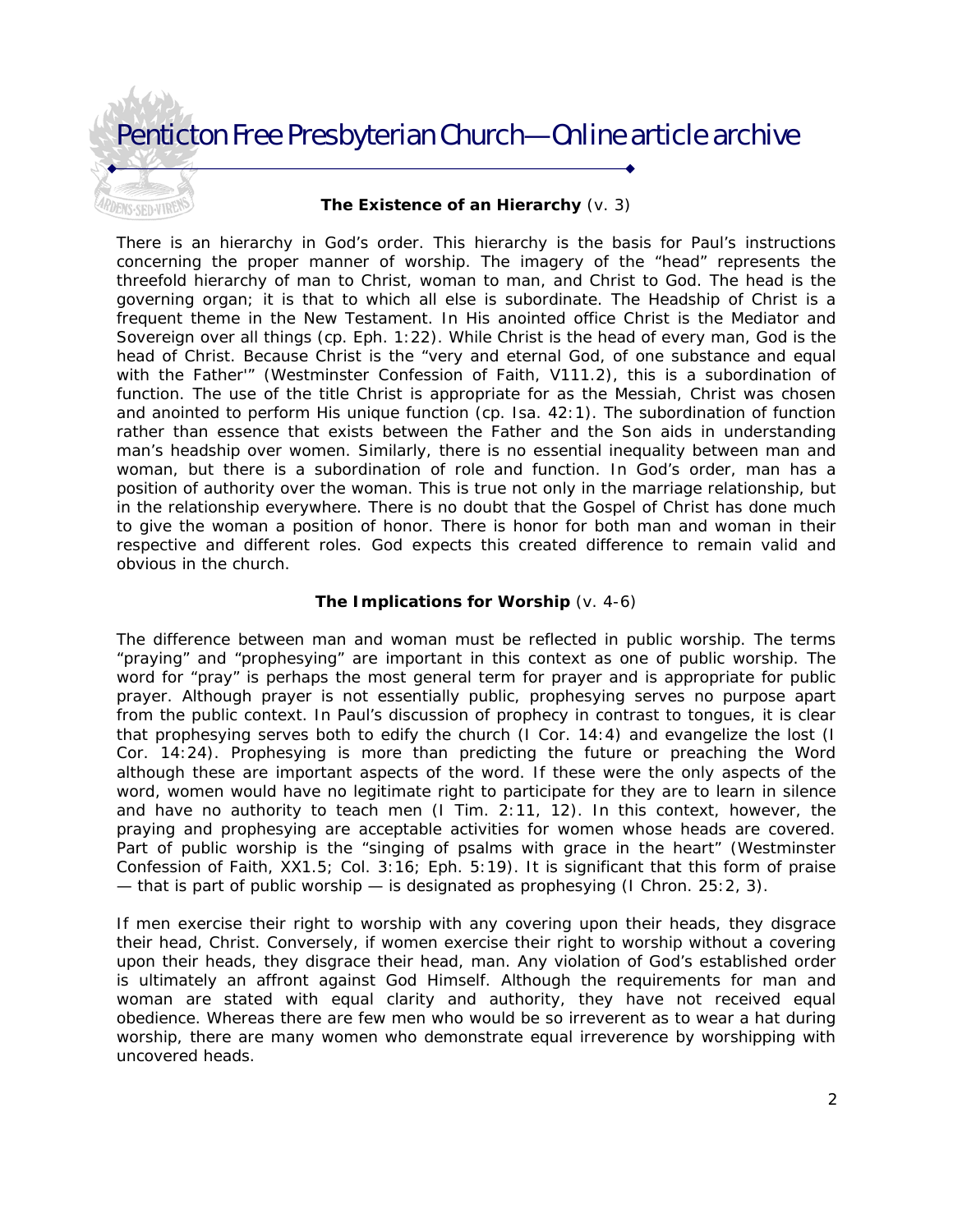### ENS-SED-VIRENS

Head covering for women is distinctively Christian. In the Jewish community men were to pray with their heads covered. In the pagan Greek community, both men and women worshipped with uncovered heads. The new Christian practice established by the apostle was contrary to the customs of the first-century world. Conformity to custom was not an option that the apostle allowed for either the ancient or modern church. The uncovered head for men and the covered head for women became a symbol of the divinely established order in Christ. Symbols are designed to represent spiritual reality. Although the reality exists independently of the symbol a willful rejection of the symbol represents rebellion against the reality.

Indeed, failure to comply with the requirement not only constitutes apparent rebellion against God's order, but it degrades the woman herself. If the woman participates in worship with uncovered head, she is one and the same with one who has been shaven. Paul uses two synonyms to describe what ought to be done to the one who dishonors her head. The word translated "shorn" implies the cutting short of hair with shears whereas the word "shaven" implies the use of a razor. There are two possible implications connected with this extreme cutting of the hair, both of which involve great shame for the woman. It may be the mark of prostitution. It has been suggested that shorn hair was the "scarlet letter" to identify publicly those who had been guilty of sexual impurity. That would be shame for the woman who professed faith in Christ. If this is the imagery, it was a shame no more severe than worshipping with the head uncovered. On the other hand, it may represent the extreme behavior that is the logical extension of the act of improper worship. If the woman sets aside the head covering in worship and thus erases the symbol of her subordination to man, she might as well be consistent with her expressed attitude and shave herself thus completely removing what Paul identifies as her glory (v. 15). For woman to abandon her God-given role and usurp the authority and function of man is to leave a position of honor and to bring shame upon herself. To avoid the shameful implications the woman ought to have her head covered.

#### *Arguments for Obedience (v. 7-15)*

In order to substantiate his claim of woman's subordination and his demand for the appropriate symbol in public worship, the apostle argues from two facts: creation and nature. The difference between man and woman is by virtue of creation. Man has the duty or obligation not to cover his head (a symbol of subjection) because he is the image and glory of God. Genesis 1:27 indicates that the woman also is in the image of God, but Paul adds that man is the glory of God and woman is the glory of man. This glory refers not to divine majesty but to that which brings honor. Man was the climax, the crown of God's creative work. He enjoyed a position of honor before God that woman did not share because there was no woman. The creation of woman was different and constituted woman as the glory or honor of man. It is a position that belongs exclusively to woman. Verses 8 and 9 give the reasons for the thesis of verse 7. Woman is the glory of man because her origin was from him and man's origin was independent of her. The purpose of woman's creation was directly connected to man (Gen. 1:18-22) but the purpose of his creation was independent of hers. That Paul concentrates on creation rather than marriage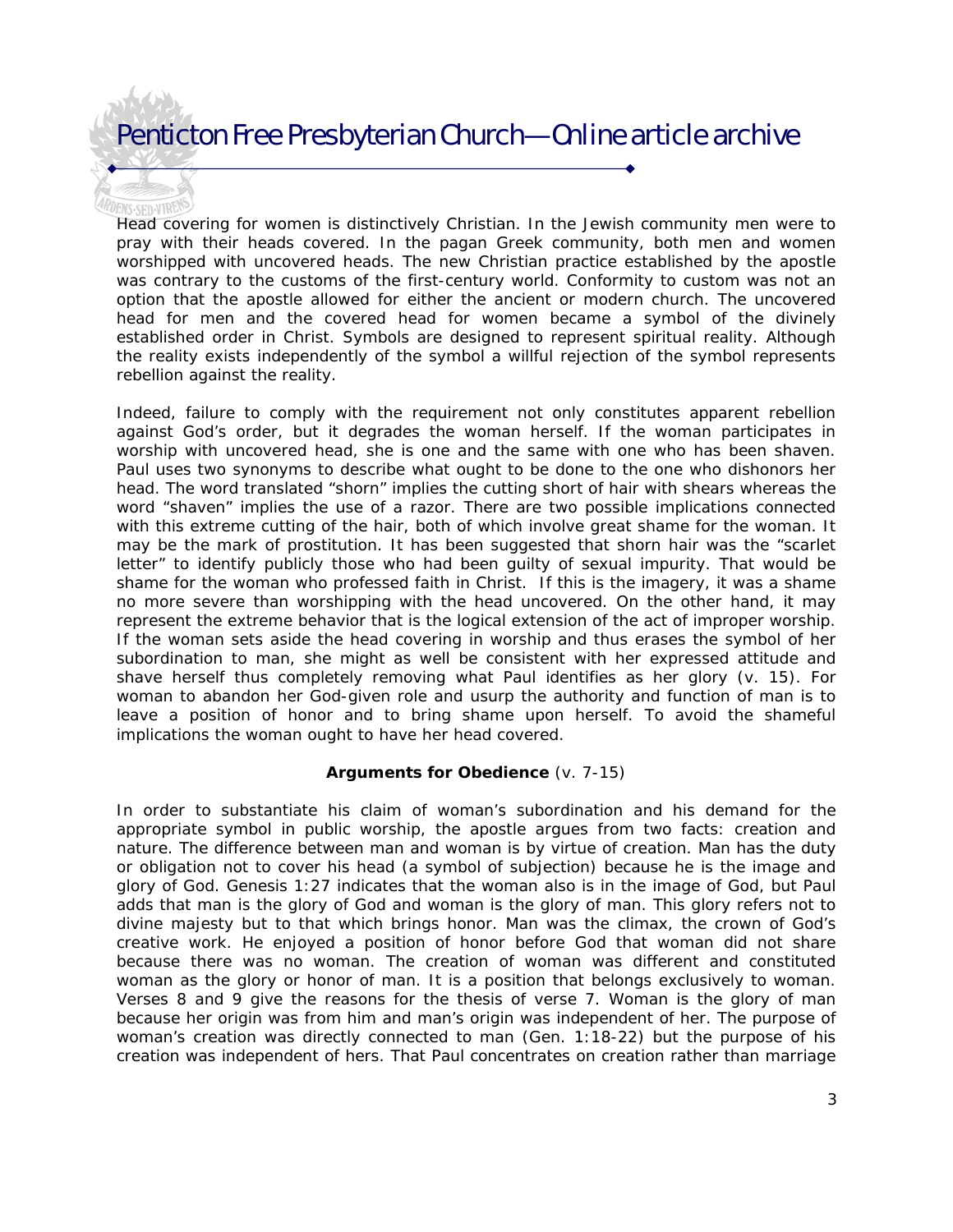places the same responsibility on both single and married women.

Because of the woman's place dictated by creation, she ought to have power on her head (v. 10). The word translated "ought" both here and in verse 7 is a strong term expressing obligation or duty; consequently, there is no option or choice in the matter. The expression "power on her head" requires explanation. The word "power" has the idea of right or authority. It is the same word that describes the teaching of Christ in contrast to the scribes (Mark 1:22) and designates the right or privilege given to believers in Christ to become the children of God (John 1:12). By a figure of speech called metonymy, the word "authority" designates the symbol of that authority, the head covering. It is the head covering, the symbolic recognition of subordination, that gives to woman the right, authority, and privilege to approach God and participate in public worship. Recognition of proper place and function in God's order is essential to acceptable worship. Head covering is a symbol of that recognition.

The final statement of verse 10, "because of the angels," adds a sober thought to the obligation. Because the word "angels" can have the simple idea of messenger, some have identified the angels here as the ministers of the church (cp. Rev. 2:3). This adds little to the verse, and it is best to interpret the word in its usual sense as the supernatural created beings. On other occasions Paul suggests that these angelic creatures are witnesses to man's activity (I Cor. 4:9; Eph. 3:10; I Tim. 5:21). Job 38:7 indicates that the angels (sons of God) were witnesses of creation. This fits nicely with the context. Women are to worship with covered heads not only for public testimony before men, but also as testimony to the angels who witnessed their creation and know their ordained position.

Verses 11 and 12 are a warning against drawing the wrong conclusion about woman's position of subordination. Galatians 3:28 teaches that in the sphere of faith all share the same benefits of salvation whether male or female. Although in the created order woman's position is subordinate, it is not an inferior or less dignified position. The relationship between man and woman is complementary. The word translated "without" in verse 11 means separate, apart, or by itself. It suggests the interdependency that exists between male and female which is best served when men and women move within their proper spheres. Both creation and natural generation support the thesis of interdependency. Both woman and man owe their existence to the other. The preposition "of" in verse 12 expresses the idea of source or origin. At creation woman came from man. The preposition "by" expresses the idea of mediation or agency. In natural generation man comes through the woman. Paul concludes that all this has its source in God.

Having established woman's subordinate role, Paul commands his readers to determine for themselves the appropriate application (v. 13). He asks whether it is a suitable or proper act for a woman to pray without the symbolic head covering. The word for praying is the same as in verses 4 and 5; therefore, the context is still dealing with public prayer. Although Paul does not explicitly answer the question with a yes or no, the answer is implicitly clear. It is not proper behavior for a woman to participate in public worship without the head covered.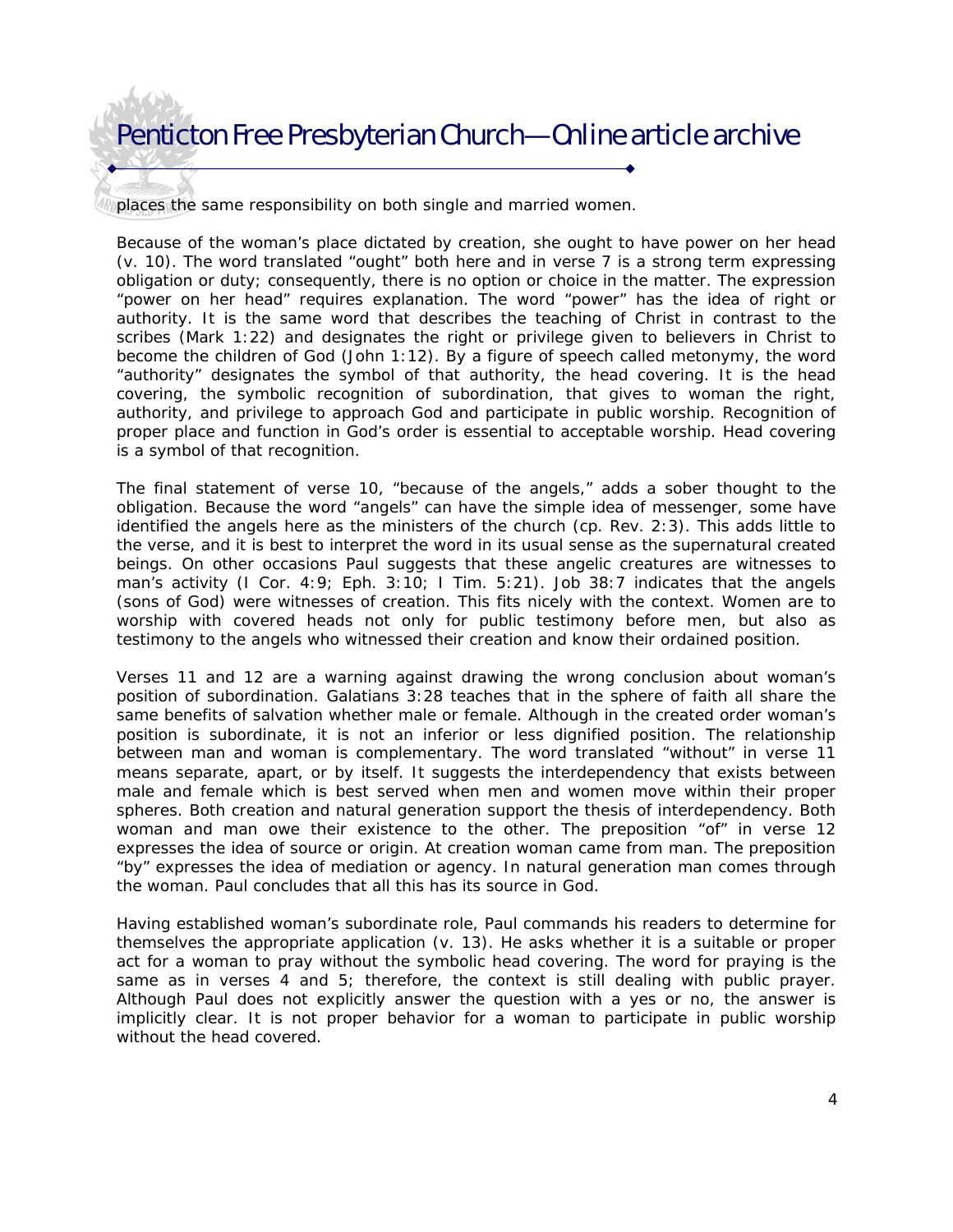Paul's final argument is from nature (v. 14, 15). Nature itself teaches that there is an essential difference in appearance between man and woman. The word "nature" can have various senses in the New Testament: natural endowment, natural disposition, natural order, or species. The idea of natural disposition or characteristic is the appropriate sense here. Paul is essentially appealing to the general consciousness that recognizes that according to the natural disposition of things a man should not have "long hair." For a man to have this kind of hair is a shame to him. The word "shame" literally has the idea of "without honor." The position that rightly belongs to man is sacrificed if he has "long hair." A proper understanding of "long hair" is essential to the context. There are two words for hair: *thriks* which is hair as hair and *kome* which is fixed hair. *Kome* is the word used in this context. There is nothing in the word that dictates length. Rather, it represents that hair which is ornate, a hairdo. It is that coiffure that belongs exclusively to the woman. It is contrary to nature for a man to have a distinctively feminine hairstyle. Whereas this *kome* is dishonorable for man, it is the glory of the woman. Even apart from the matter of precise length there is to be a clear difference between masculine and feminine hairstyle. To erase this distinction within the natural sphere is rebellion against God's ordinance established at creation. Just as the hairstyle in every day life identifies male and female, so in public worship the use of head covering symbolizes their respective positions before God. If the distinction is part of the natural sphere, it is fitting for the Christian woman, who acknowledges and enjoys her God-given position, to wear the divinely ordained symbol of that position in public worship.

The final statement of verse 15 has been the source of a common misinterpretation of the whole passage. Some interpreters claim that the only head covering intended is the hair. Therefore, if a woman worships with hair on her head, she is in perfect compliance with Paul's instruction. The context is clear that there must be a distinction between men and women in public worship in regard to their head. In verse 6 Paul explicitly says that women ought to be covered whereas in verse 7 he says "a man indeed ought not to cover his head." If it is proper for women to worship with hair on their heads, it is improper for men to worship with hair. It is preposterous to interpret the passage as saying that women must have hair, but men must be bald while worshipping. Although preposterous, it is the only logical conclusion possible if the head covering is simply the hair. God does not require the absurd. Rather than stating an absurdity, the final statement provides an additional reason for God's demand for head covering. This statement is part of Paul's illustration from nature and must be understood in that context. In every day life apart from public worship the *kome* has been given for a veil. The normal significance of the preposition "for" is substitution. Consequently, the *kome* has been given in the place of a covering. Proper understanding of this statement depends on the meaning of the word translated "covering." The word is *peribolaion*, a compound word whose component parts mean 'to put around'. Although the word occurs only here with reference to the head, its transparent meaning of "wrap around" together with its usage elsewhere suggests the idea of a veil that would enclose the entire head. For instance, in Hebrews 1:12 the word is used of a vesture or mantle that would be wrapped around the body. Similar references to clothing occur in the Septuagint, the Greek translation of the Old Testament (cp. Ezekiel 16:13; 27:7). This veil, which would hide the face, would be a mark of degradation and humiliation. Even in the sphere of nature this mark of second-class citizenship has been